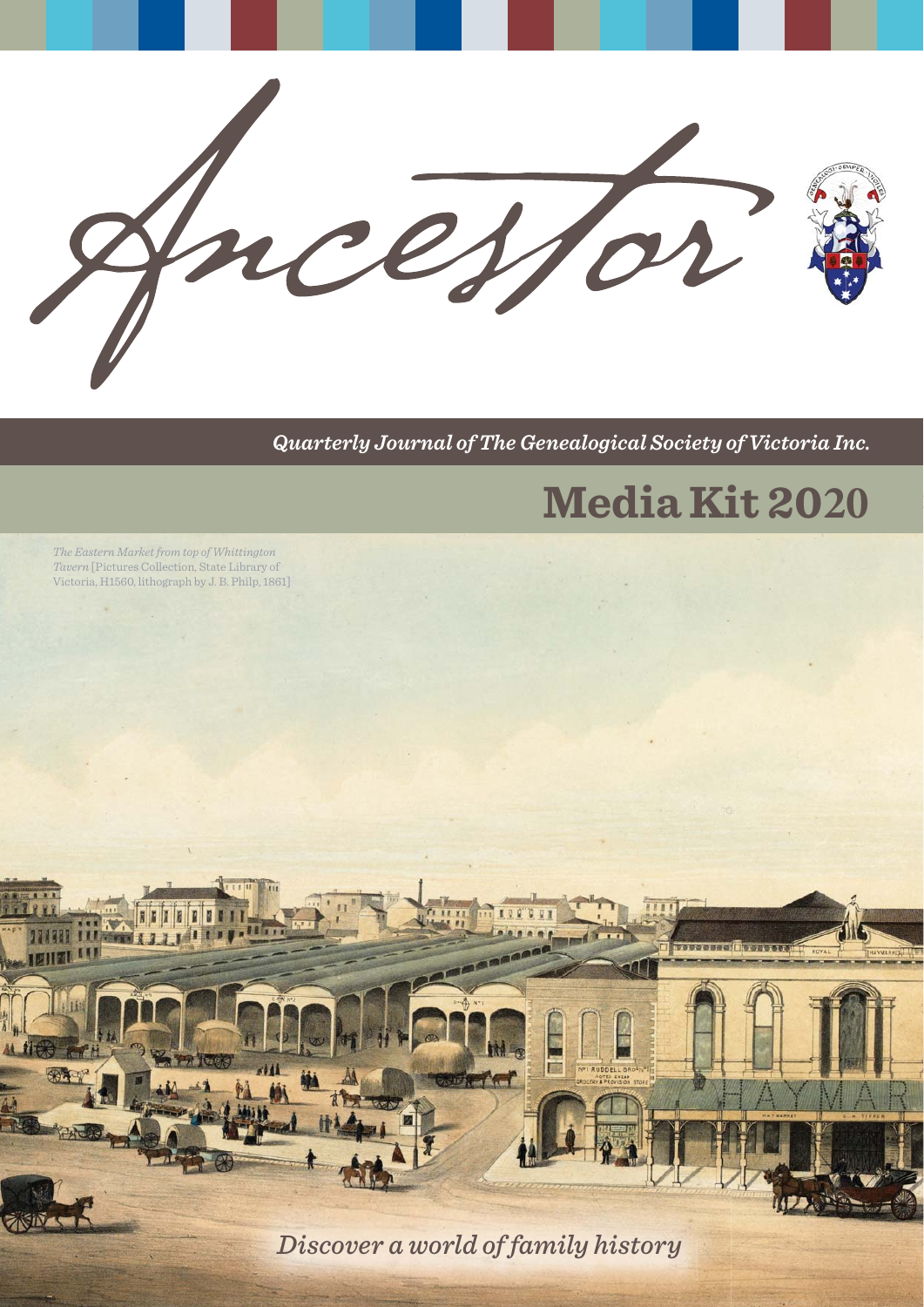## *Ancestor* – Quarterly Journal of The Genealogical Society of Victoria Inc.

The journal of the Genealogical Society of Victoria (GSV) brings some 75 plus years of experience in research and education in genealogy. This places Ancestor amongst the most credible and successful journals in the growing area of family research in Australia. *Ancestor* is widely used and is a reference point for researchers and enthusiasts. The Genealogical Society of Victoria Inc (GSV) is one of the leading educational associations in its feld in Australia with connections across Australia and overseas. Multi award winning *Ancestor* is an important part of this story. Published quarterly, the journal communicates not just to members but to others through many libraries and affliated member societies. It acts as a reference point

and communication medium for a much wider audience.

All GSV Members have access to a permanent digitised version of *Ancestor* on the GSV website www.gsv.org.au as well as the printed version of the magazine mailed out to them. New members can access past copies on the special members page on the web. Non-members have access through a considerable and growing public library distribution. *Ancestor* is a true reference resource and genealogical record.

If you sponsor the GSV or advertise in *Ancestor*, you immediately have access to several thousand people with similar interests and needs.

## **Sponsorship** of the GSV and *Ancestor*

Some businesses prefer to sponsor an organisation as the optimal way to make their customers and clients aware. The GSV now provides this choice. We are offering three levels of sponsorship - gold, silver and bronze. Sponsorships may be renewed annually. They provide a range of benefits to the sponsor which are described below.

Sponsorships per annum are:

| GOLD          | \$10,000 |
|---------------|----------|
| <b>SILVER</b> | \$5,000  |
| <b>BRONZE</b> | \$2,000  |

All prices are inclusive of GST

#### **Benefits are**

- Your logo is prominently displayed, clearly stating the level of sponsorship, in each issue of *Ancestor*, on display at functions and meetings, and in a permanent honour board in the GSV premises
- You are provided with free membership including copies of the journal. A gold sponsor is offered 3 memberships, silver 2 memberships, and bronze 1 membership. Sponsors are to nominate representatives as holders of membership (which is non-transferable)
- You will be offered preferred placement of advertisements in the journal (with a 20% sponsor's discount)
- You may prefer sponsorship over advertising with us for its simplicity, and great exposure of your business to our readership and members.

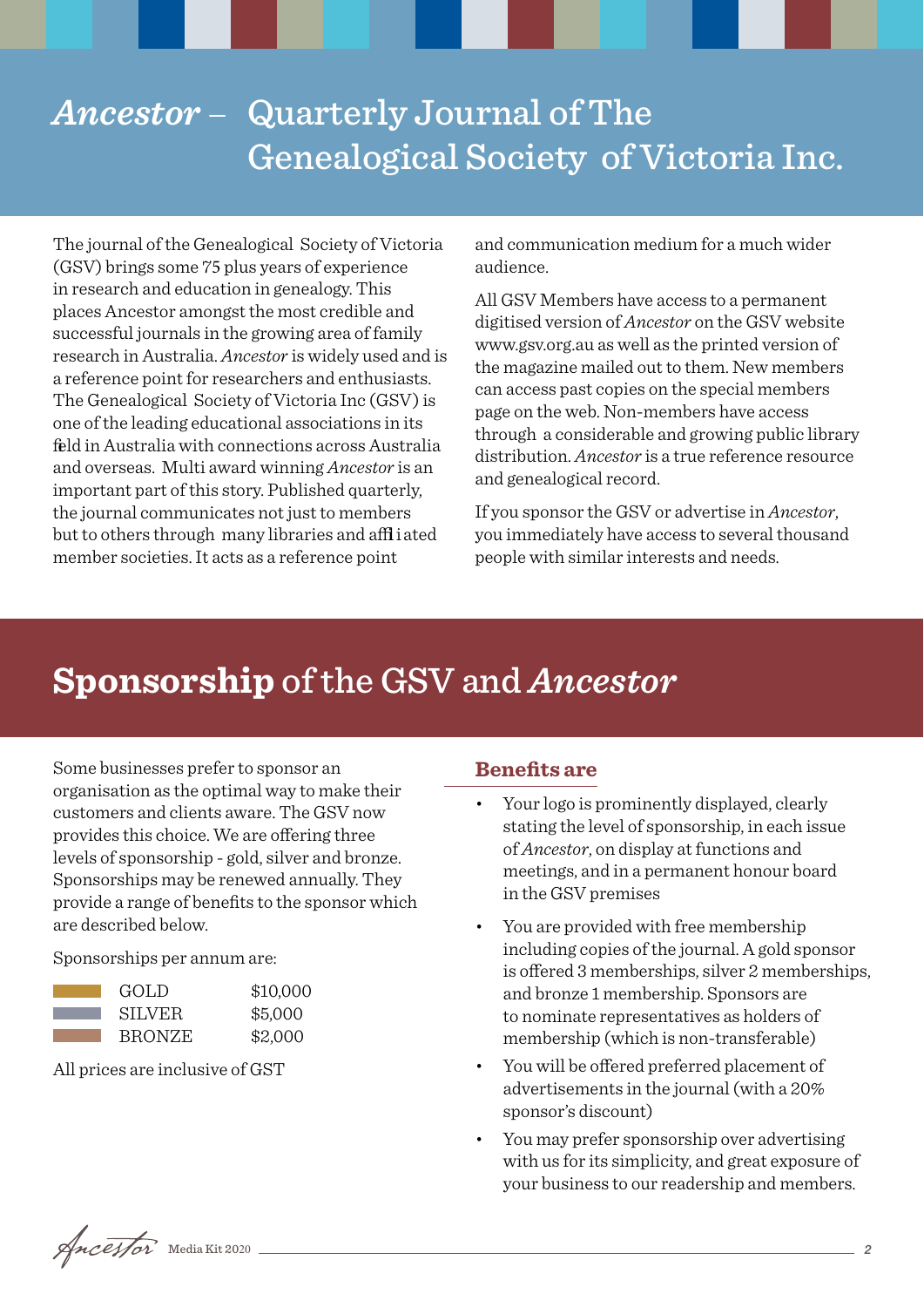#### **Target Audience**

- The majority are over 50 years old (60% female, 40% male)
- Many have disposable income and are self-funded retirees

They are characterised by being:

- proactive about researching family history
- actively interested in learning about social history and heritage
- often members of other societies and organisations

They have:

- resources and the time to travel in Australia and overseas
- wide interests outside genealogy

### **Distribution**

- Published quarterly
- Predominately Victorian distribution: 92% in Victoria.
- Distributed 3,000-3,500 copies each quarter world wide
- Readership estimated at greater than 9,500
- Used as reference source ongoing
- Available to members as current and past issues as web based file
- Growing exposure across public libraries
- Copy to 57 member societies mostly located in Victoria (listed in *Ancestor*)
- Strong number of hits and look ups on web site

#### **Content**

- Feature articles of educational and personal interest on family history, from readers and genealogists
- Many 'how-to' articles on techniques of family history research
- News from the Society
- Book reviews
- Research news and services available
- What's on at the GSV four month planner for courses, classes and meetings
- List of GSV Member Societies and contacts for researchers and members
- News from the special interest groups, Irish, Scottish and International and the eight Discussion Circles
- Techniques of writing family history
- Additions to the library along with jottings on news and use of the library
- Members surname interests, questions and answers and help wanted
- Web news and web items of interest
- Public Record Office news
- Royal Historical Society of Victoria news



 $\sqrt{mceff}$  Media Kit 2020 <u>3</u>3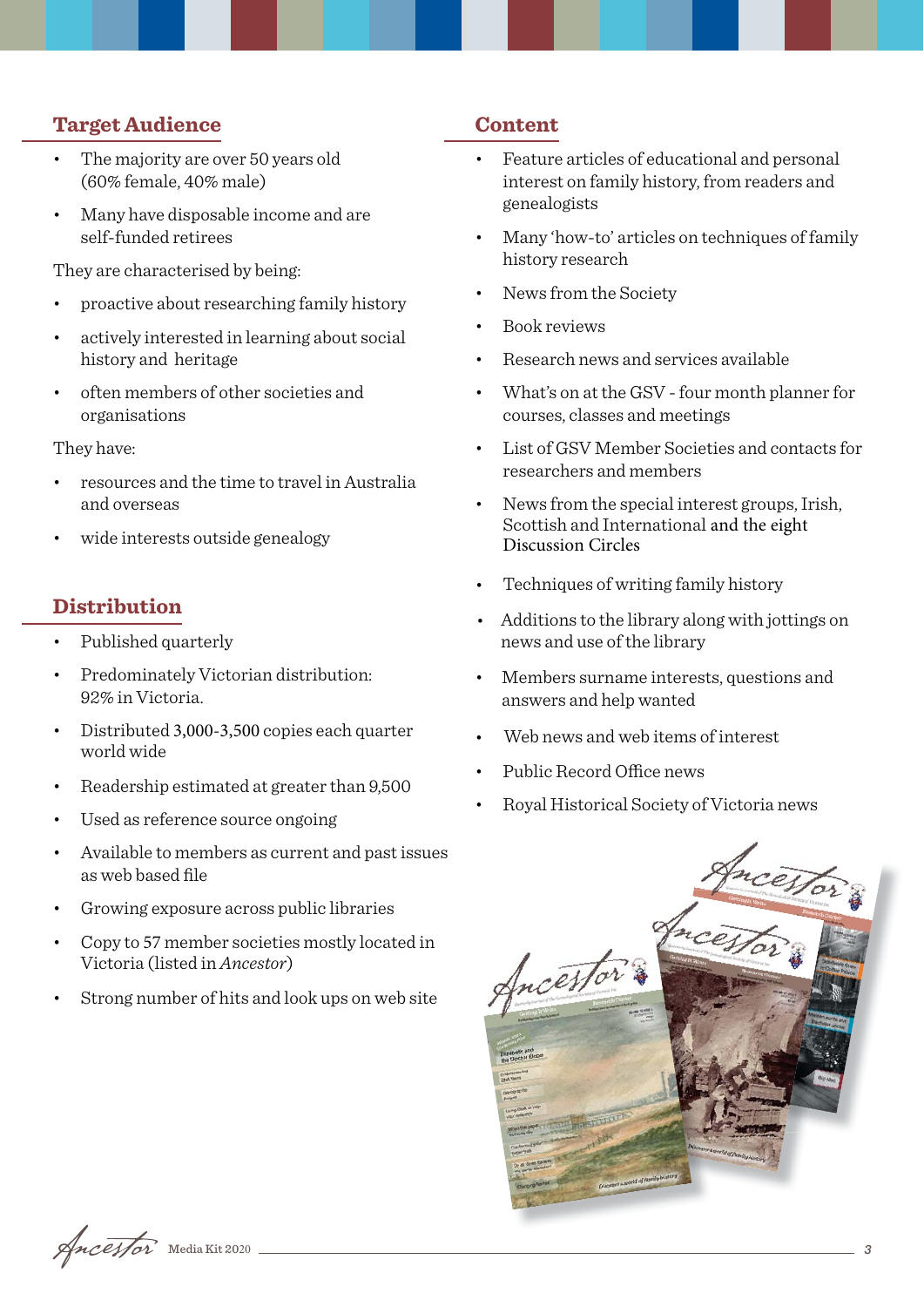## **Advertising** in the *Ancestor*

Issued in March, June, September and December each year, *Ancestor* is distributed to more than 3,000 world-wide with a readership of over 9,500. Ancestor's audience profile is made up largely of educated readers, with 90 per cent of our readership in the 50+ age group. In recent times, a large number of public library subscriptions have increased the distribution and readership of *Ancestor.*

Advertising specific products and services is a great way to reach our audience many of whom avidly read each issue of *Ancestor.* 

This year we have available, for paid advertising, three of our outside cover pages of the journal. We have also introduced inserts to be included in our postal distribution.

## **Issue Confidence On Sale Booking deadline Material deadline** March / April / May 1 March 2020 1 January 2020 June / July / August 1 June 2020 1 April 2020 14 April 2020 Sept. / Oct. / Nov. 1 September 2020 1 July 2020 14 July 2020 Dec. / Jan. / Feb. 1 December 2020 1 October 2020 14 October 2020 14 January 2020

## **Schedule 2020–2021 — Volume 35**





**Inserts:** Any size sheet up to A4 (297 x 210 mm). Inserts should be printed on 90 to 100 gsm paper to aid automatic insertion into journal.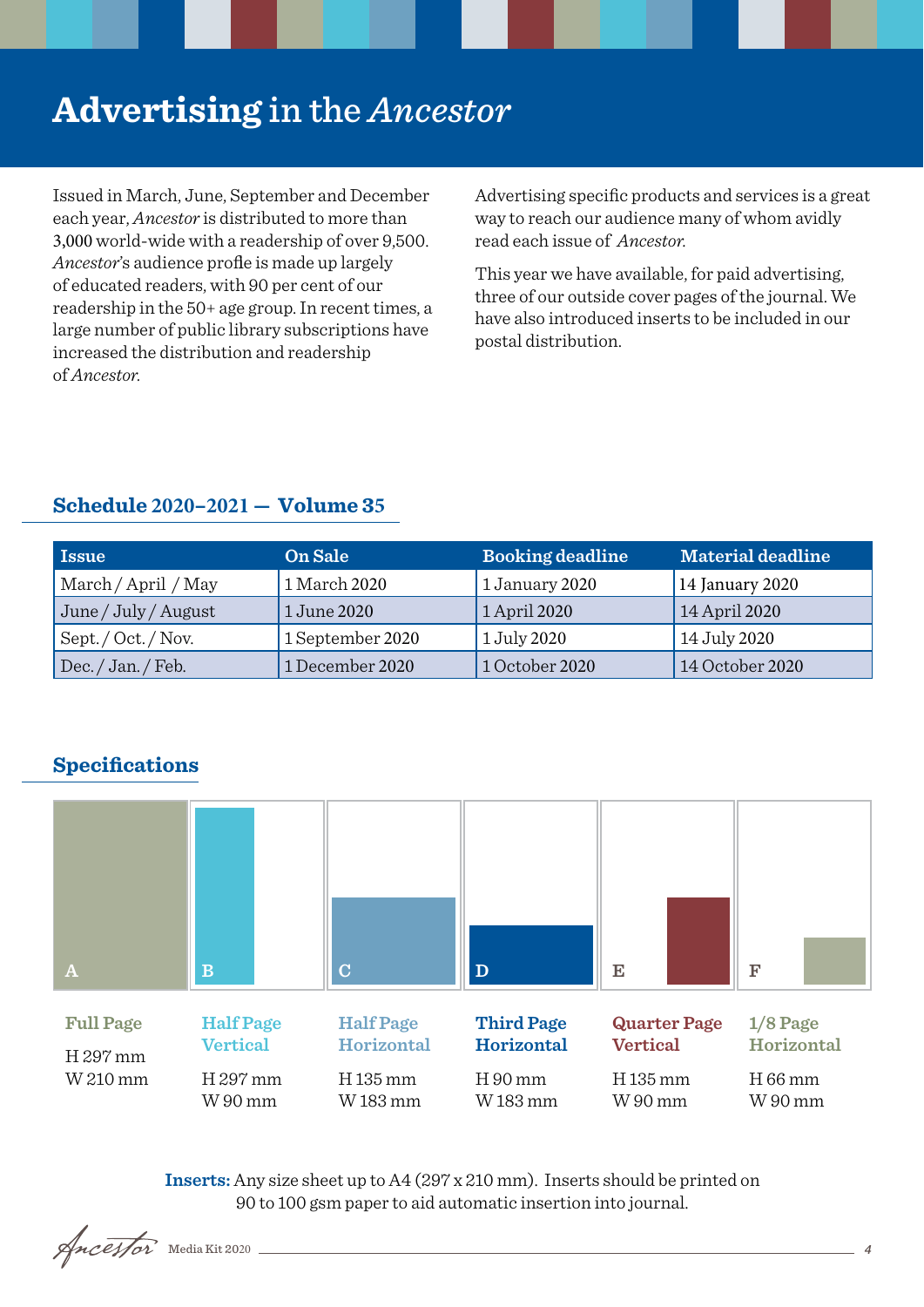## **Rates all prices inclusive of GST**

|                            | Per<br><b>Issue</b> | 4x<br><b>Issues</b> |
|----------------------------|---------------------|---------------------|
| A. Full Page               | \$1,350             | \$4,600             |
| B. Half Page - vertical    | \$675               | \$2,300             |
| C. Half Page - horizontal  | \$675               | \$2,300             |
| D. Third Page - horizontal | \$525               | \$1,785             |
| E. Quarter Page – vertical | \$350               | \$1,200             |
| F. 1/8 Page – horizontal   | \$160               | \$510               |

|                                                                                                                                                   | Per          | 4x            |
|---------------------------------------------------------------------------------------------------------------------------------------------------|--------------|---------------|
| <b>Full Page</b>                                                                                                                                  | <b>Issue</b> | <b>Issues</b> |
| Inside Front Cover                                                                                                                                | \$1,450      | \$4,800       |
| Inside Back Cover                                                                                                                                 | \$1,400      | \$4,700       |
| Outside Back Cover                                                                                                                                | \$1,550      | \$5,000       |
| Inserts<br>All sizes up to A4 max. 3400 copies<br>must be supplied and delivered by the<br>advertiser to the GSV mailing house<br>by the due date | \$800        | \$3,000       |

## **Order Details**

| Required size and location of your advertisement (as given above): |  |  |  |  |                                                             |  |  |
|--------------------------------------------------------------------|--|--|--|--|-------------------------------------------------------------|--|--|
| Number of issues for it to appear: 1                               |  |  |  |  | $\begin{array}{cccc} 2 & 3 & 4 \end{array}$ (please circle) |  |  |

## **Your Details**

| Company name                                                                                                      | <b>ABN</b> |
|-------------------------------------------------------------------------------------------------------------------|------------|
| Address                                                                                                           | Postcode   |
| Contact person                                                                                                    |            |
| Position/title                                                                                                    |            |
| Contact email                                                                                                     |            |
| Contact telephone number(s)                                                                                       |            |
| Signed<br>Return this completed page to:<br>The Manager                                                           | Date       |
| Ancestor<br>The Genealogical Society of Victoria Inc.<br>Level 6, 85 Queen Street<br>Melbourne VIC 3000 Australia |            |
| Tel:<br>+61396624455<br>Email: ancestor@gsv.org.au                                                                |            |